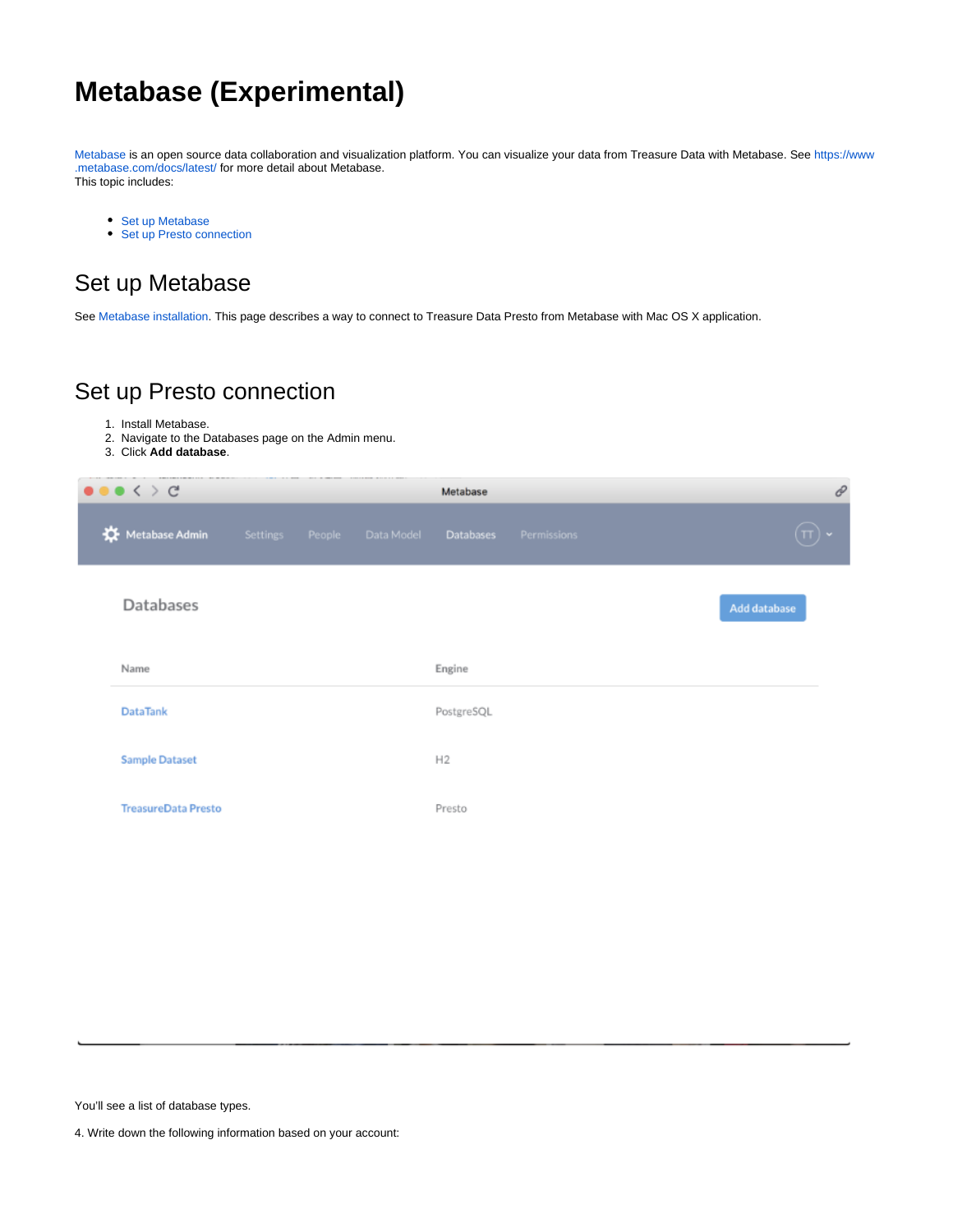- Database type: Presto
- Name: <Any name>
- Host: api-presto.treasuredata.com
- Port:  $443$
- Database name: td-presto
- Database username: <YOUR TREASURE DATA APIKEY>
- Database password: <any password (Treasure Data Presto validates only APIKEY)>
- Use an SSH-tunnel for database connections: OFF (Not Supported)
- This is a large database, so let me choose when Metabase syncs and scans: YES

| $\bullet$ < > $c$                             | Metabase |        |            |                  | 0           |              |  |
|-----------------------------------------------|----------|--------|------------|------------------|-------------|--------------|--|
| Metabase Admin                                | Settings | People | Data Model | <b>Databases</b> | Permissions | $\sqrt{\pi}$ |  |
| DATABASES > ADD DATABASE                      |          |        |            |                  |             |              |  |
|                                               |          |        |            |                  |             |              |  |
| Database type:                                |          |        |            |                  |             |              |  |
| Presto                                        | $\sim$   |        |            |                  |             |              |  |
|                                               |          |        |            |                  |             |              |  |
| Name:                                         |          |        |            |                  |             |              |  |
| How would you like to refer to this database? |          |        |            |                  |             |              |  |
|                                               |          |        |            |                  |             |              |  |
| Host:                                         |          |        |            |                  |             |              |  |
| localhost                                     |          |        |            |                  |             |              |  |
| Port:                                         |          |        |            |                  |             |              |  |
| 8080                                          |          |        |            |                  |             |              |  |
|                                               |          |        |            |                  |             |              |  |
| Database name:                                |          |        |            |                  |             |              |  |
| hive                                          |          |        |            |                  |             |              |  |
| Database username:                            |          |        |            |                  |             |              |  |
|                                               |          |        |            |                  |             |              |  |
| metabase                                      |          |        |            |                  |             |              |  |

After the connection is established, Metabase takes a look at the metadata of the fields in your tables and automatically assigns them a field type. Also, you'll select one of three scan options in the Scheduling tab.

Review [managing databases](https://www.metabase.com/docs/latest/administration-guide/01-managing-databases.html) for more details.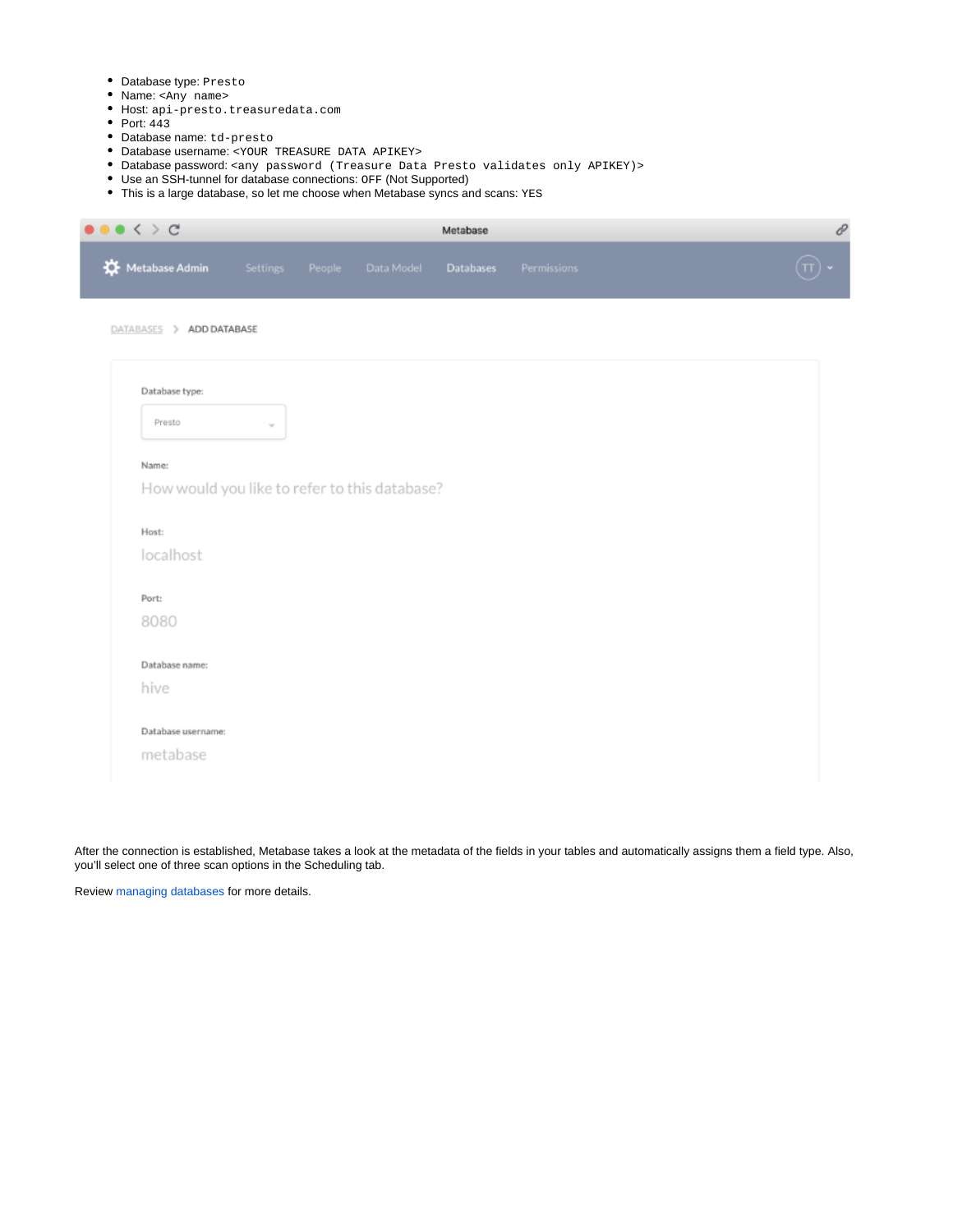### **DATABASE SYNCING**

This is a lightweight process that checks for updates to this database's schema. In most cases, you should be fine leaving this set to sync hourly.

Scan Hourly  $\checkmark$ 

#### **SCANNING FOR FILTER VALUES**

Metabase can scan the values present in each field in this database to enable checkbox filters in dashboards and questions. This can be a somewhat resource-intensive process, particularly if you have a very large database.

### When should Metabase automatically scan and cache field values?

| ◉<br>Regularly, on a schedule                     |  |
|---------------------------------------------------|--|
| Daily<br>Scan<br>$\checkmark$                     |  |
| 12:00<br>AM<br>$\checkmark$<br>at<br>$\checkmark$ |  |
| Only when adding a new filter widget              |  |
| Never, I'll do this manually if I need to         |  |

5. If you'd like to sync your database manually at any time, click on it from the Databases list in the admin panel and click Sync on the right side of the screen.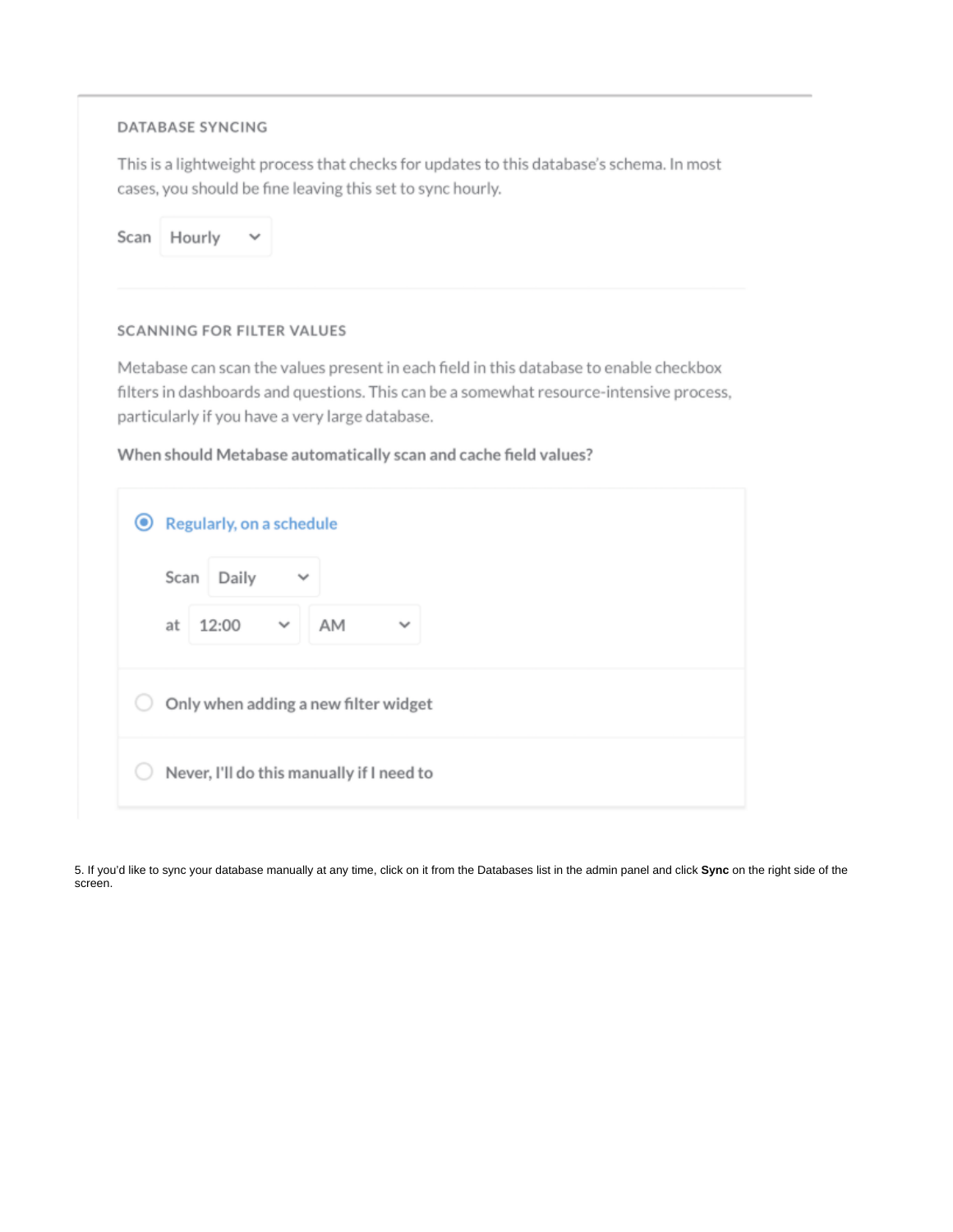#### DATABASES > TREASUREDATA PRESTO

| Connection<br>Scheduling             | Actions                           |
|--------------------------------------|-----------------------------------|
| Database type:                       | Sync database schema now          |
| Presto<br>$\sim$                     | Re-scan field values now          |
| Name:                                | Danger Zone                       |
| TreasureData Presto                  | <b>Discard saved field values</b> |
| Host:<br>api-presto.treasuredata.com | <b>Remove this database</b>       |

You can see your table schema at View Schema after the schema load is completed.

| $\bullet \bullet \bullet \Leftrightarrow \c$ |                                  | Metabase         |             | 8           |
|----------------------------------------------|----------------------------------|------------------|-------------|-------------|
| Metabase Admin                               | Settings<br>People<br>Data Model | Databases        | Permissions |             |
| Permissions                                  |                                  | Administrators 7 |             | All Users 2 |
| Databases                                    | DATA ACCESS                      | SQL QUERIES      | DATA ACCESS | SQL QUERIES |
| Sample Dataset<br>=<br>View tables           |                                  | 国                |             | ⊡           |
| DataTank<br>View schemas                     |                                  | 国                |             | ⊡           |
| TreasureData Presto<br>View schemas          |                                  | E                |             | ⊡           |

### 6. Create a Native Query on New Question.

7. Specify a table by FROM <database\_name>.<table\_name>.